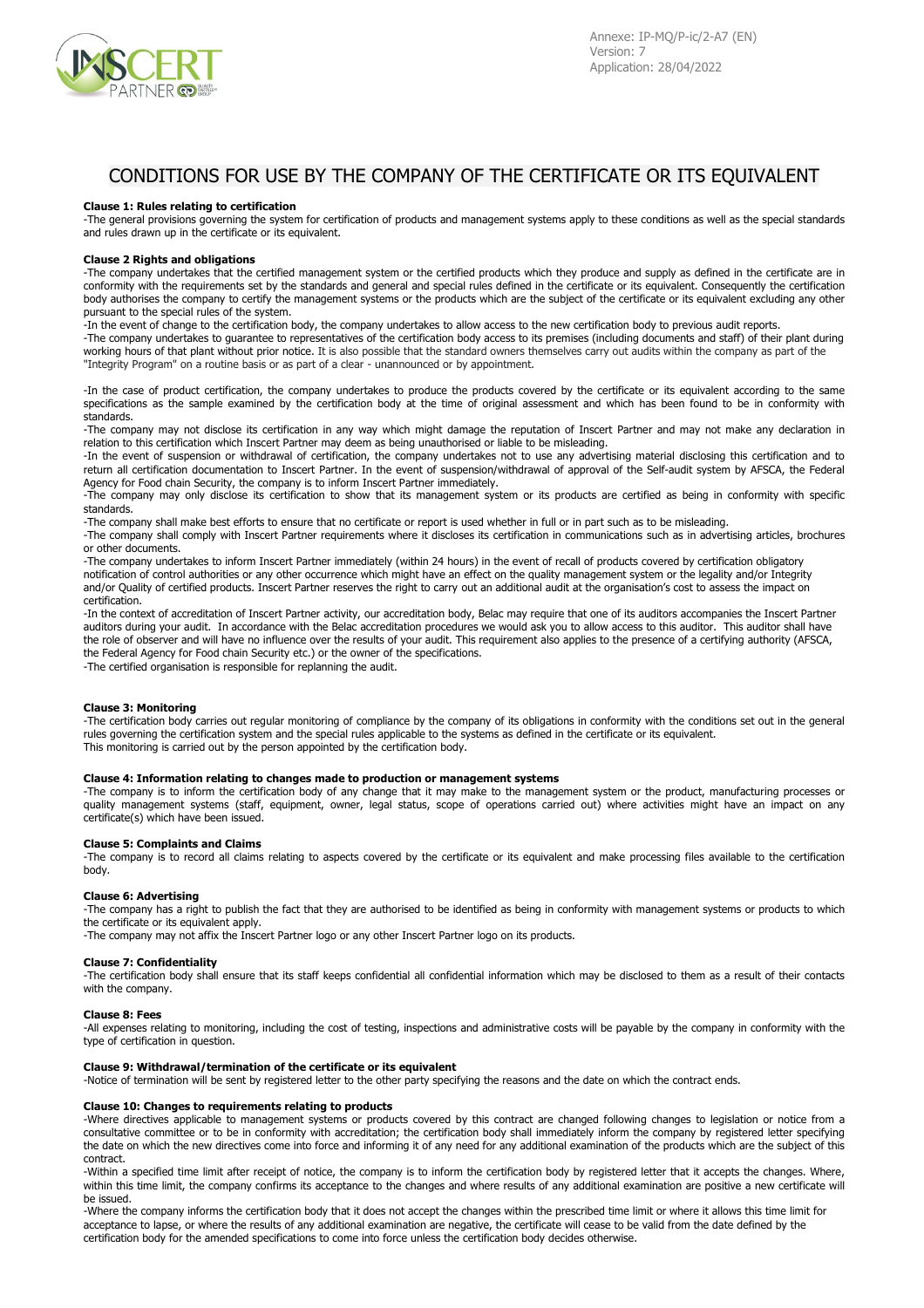

## **Clause 11: Third-Party Liability (product certification)**

-Even though they may have been certified, products marketed by the company are its responsibility. In no event will Inscert Partner be liable for direct or indirect damage or loss caused by any product certified by it.

#### **Clause 12: Disputes**

-In the event of dispute the Liège courts alone shall have jurisdiction.

In the event of disagreement with the conditions of use set out above please inform Inscert Partner by registered letter

## Clause 13: Special conditions for the use of the AFSCA, the Federal Agency for Food chain Security visual sign (smiley) - Sector B to C

"The client may ask OCI where it has issued it with a certificate, to obtain a visual sign as defined in Article 12 a of the royal decree dated 14 November 2013 relating to 2010/276/PCCB page 22 of 24 self-audit to obligatory notice and traceability within the food chain in insofar as it satisfies the conditions set out in this article. The client may obtain the right to use this visual sign but the latter remains the property of the AFSCA, the Federal Agency for Food chain Security. This sign many only be used by the client for the establishment unit for which it has been attributed. At any time, AFSCA, the Federal Agency for Food chain Security agents (e.g. as a result of an inspection) and OCI auditors who have issued the certificate may on a temporary or final basis withdraw the visual sign and where necessary destroy it. Withdrawal or destruction may be carried out where a certificate has been suspended or withdrawn or where the self-audit system is no longer in agreement with the approval set out in the certificate. The client shall instantly remove any visual sign which has expired and will ensure that two visual signs with different periods of validity are visible at the same time.

Copying the visual sign by the operator is authorised under the following conditions:

- i. Copies are to solely relate to the visual sign associated with validation from the Self-audit system of the establishment unit in question and are for communication by the establishment unit for which the visual sign has been issued.
- ii. In any copy of the visual sign, the form and proportions of the design, and its colour and the date and number shown on the visual sign are not to be changed. Additionally copies are to include the wording "reproduction prohibited".
- iii. Copies are to be destroyed immediately where Self-audit system approval resulting in the issue of the original visual sign expires or is suspended.<br>IV. I lse of copies of visual signs is to be in relation to the objec Use of copies of visual signs is to be in relation to the objectives of securing the food chain and the purpose of this use is solely to inform consumers about the possession of the visual sign and its significance.
- v. The use of copies of visual signs may not result in the provision of information which is inaccurate, false or ambiguous. Operators reproducing any visual sign received from the certification and inspection body (OCI) which has approved the self-audit system for their establishment acknowledges being liable to third parties for any damage or loss which may result from abusive use either by the operator or third parties of these copies of the visual sign. The operator undertakes to make all provision to prevent abusive use of copies that they have made and this will also apply to virtual copies (internet sites, films, computer documents etc.).

In the absence of notice to the contrary by you we will consider that your request for an audit includes a Smiley request and that this rule is your responsibility. The visual sign will be issued by default in the audit language (FR or NL)

## **Clause 14: Special conditions relating to the OVOCOM OVC 03 Standard**

Any termination of the contract between the participant and the certifying body will result, de facto, in suspension of certification, the inspection body not being able to carry out any inspection of the participant by order of the OVOCOM not for profit organisation or in the context of an additional audit. Any termination of the contract is to be in compliance with the provisions of Clause 9 in this document.

All (applicant) participants undertake:

- to cooperate fully in carrying out inspections (access to installations, provision of authorisations and legal documents, access to documentary systems, access to audit reports, checks and inspections carried out by third parties etc.)

-to provide notification where in the year preceding its application it is been subject to any suspension or withdrawal of certification from a body whose objects are similar to those developed by the OVOCOM not for profit organisation.

-to inform the inspection body of any important change made to its legal status, organisation, activities, procedures applied or to processes.

-to comply at all times with the requirements of documents "BC-10- Meat flows producing category 3 matters - technical directives" and "CC-03- Regulations for inspecting meat flows" and to immediately inform the OCI where circumstances change in such a way that rules which have been issued can no longer be complied with;

-to accept unannounced inspections in conformity with this inspection regulation.

- to accept additional inspections justified by verification of practical implementation of corrective action, by suspension or withdrawal of certification.

-to accept that additional inspections may be carried out by the inspection body outside of the usual cycle where OVOCOM not for profit organisation deems necessary; These inspections are carried out at OVOCOM not for profit organisation cost except where, on the basis of this inspection, a serious breach of documents "BC-10- Meat flows producing category 3 matters - technical directives" and "CC-03- Regulations for inspecting meat flows" is disclosed (as a minimum nonconformity A). In this case the cost of inspection is payable by the participant.

-to accept that the inspector for the body may be accompanied by inspectors under training or members of the national accreditation organisation staff (e.g., BELAC in Belgium) or OVOCOM not for profit organisation; As these persons are not properly speaking part of the inspection team they cannot be subject to challenge except where a participant may demonstrate a dispute or conflict with one of the persons proposed; -to provide the contact details of any consultant having carried out work in the participant's company to the inspection body.

-to accept that inspection reports are sent to OVOCOM not for profit organisation by the inspection body.

-to immediately inform OVOCOM not for profit organisation and the inspection body of any non-compliance with a standard, whether disclosed by the authorities or by the participant; In this second case, the participant is also to notify this non-compliance with authorities having competence. -where nonconformities are disclosed by the inspection body, to immediately take all necessary measures within the time limit proposed by the inspection body.

-from the moment that the certification is suspended, withdrawn or cancelled to make no further reference to this inspection regulation.

#### Clause 15: Ownership and usage of the IFS **Featured standard (IFS Food, Logistic, IFS wholesale/cash & Carry, Broker)** Logo

Terms and conditions of use of the IFS Featured standard logo.

#### **Application**

These terms and conditions apply for both IFS Food and all IFS logos in general.

# **Form, Design and Colour of the IFS Logo**

When used, the IFS logo must comply with the form and colour of the scale drawing. If it is used in documents, black and white print is also permitted. The IFS logo can be used in print, physical and electronic form, and in films, providing the forms and formats are respected. The same conditions apply to the use of the logo as a stamp.